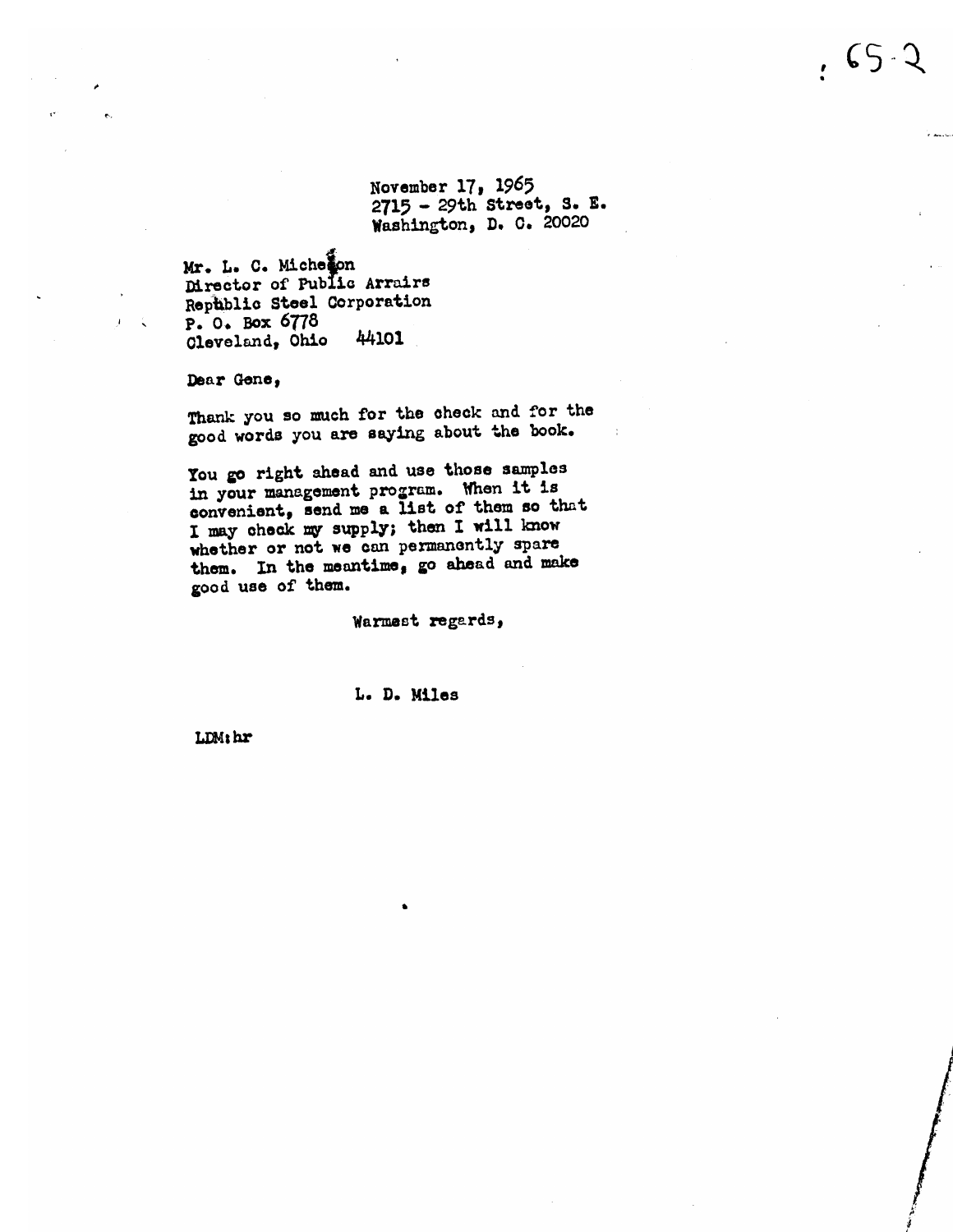

# **REPUBLIC STEEL CORPORATION**

**GENERAL OFFICES: REPUBLIC BUILDING** 

### **CLEVELAND, OHIO**

L. C. MICHELON DIRECTOR OF PUBLIC AFFAIRS **B. R. BENNETT** ASSISTANT DIRECTOR OF PUBLIC AFFAIRS

**MAIL ADDRESS POST OFFICE BOX 8778 CLEVELAND. OHIO 44101** 

November **8,** 1965

Mr. Larry D. Miles <sup>2715</sup>- 29th Street, **S. E.**  Washington, **D.** C.

Dear Larry:

Well, we got the Value Analysis shw redone and apparently in good style.

I really don't know what we would have done without your samples and cooperation in this whole area, Larry.

I wrote to McGraw-Hill, and got their permission to adapt the several sections of the first chapter of your book. reference to it will stimulate its sales, thus giving you back additional income for your very valuable cooperation.

We're running a little management program for the National Metal Trades here in Cleveland, and **I'm** planning on incorporating a conference on Value Analysis since I think it will of particular value for first-line supervisors. Can **we** purchase the samples you sent me? Or do you have a duplicate set that you might be willing to sell us? I don't believe a conference, without samples, would be particularly useful and therefore would appreciate the samples you sent or any others that might permit us to give a person a preliminary view of what Value Analysis is all about.

I'm sending this letter to both addresses, in case you're in between the two.

With best personal regards,

LCM:hc Gene Michelon

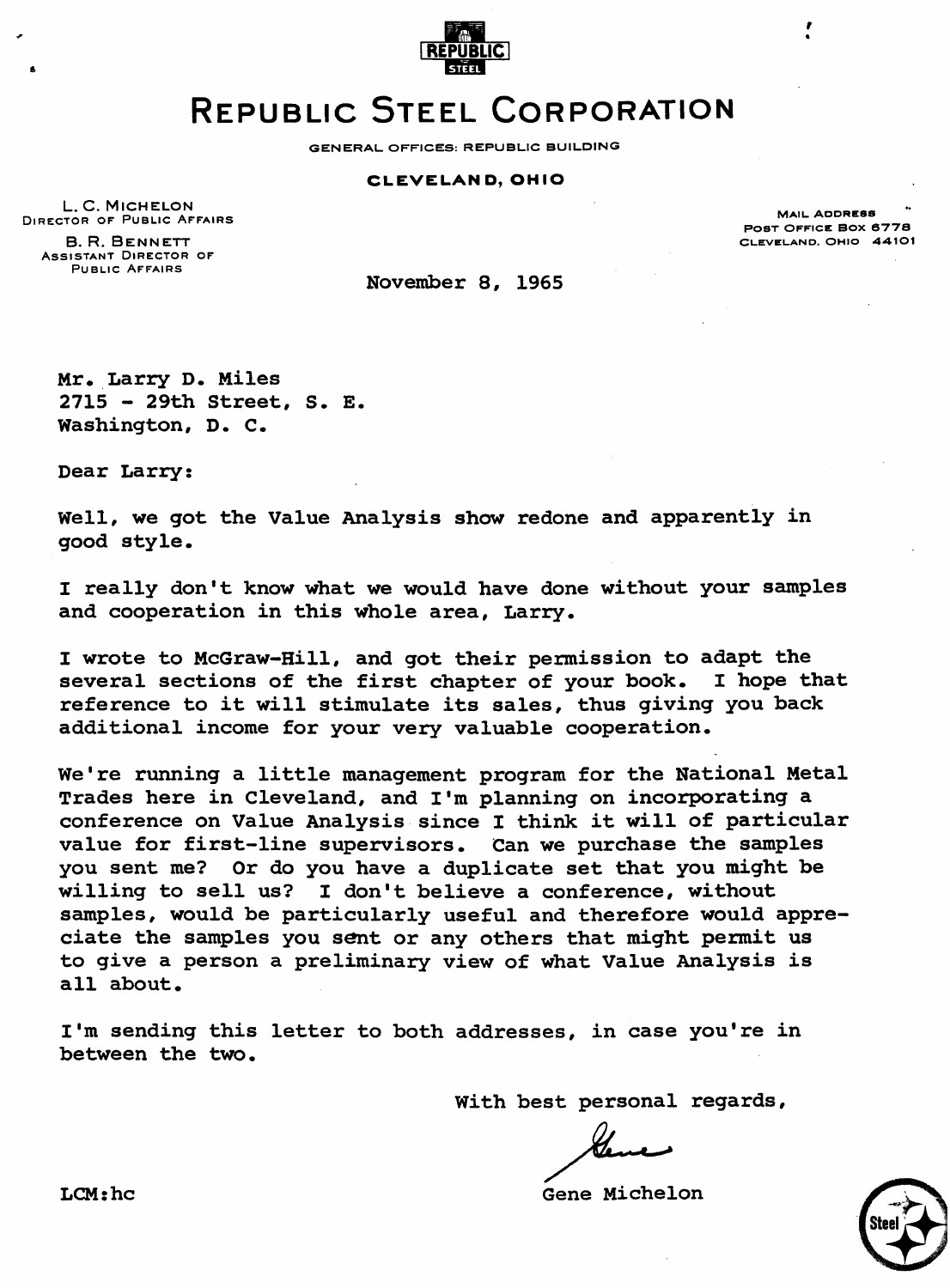October 19, 1965

McGraw-Hill Book Company, Inc. 330 West Porty-Second Street New York 36, New York

Permissions Desk Attention:

## Gentlement

Mr. Lawrence D. Miles, author of your textbook, "Techniques of Value Analysis and Engineering," has been cooperating closely with me in reviewing the enclosed script for a chapter on Value Analysis that will appear in a book I am coauthoring for publication in January.

The first part of the chapter is adapted from several parts of Mr. Miles' book, and I have included the credit to him and McGraw-Hill in the manner shown.

I would appreciate your formal permission to adapt the material with the footnoting indicated.

Sincerely,

# L. C. Michelon

## LCMihc

Enclosure